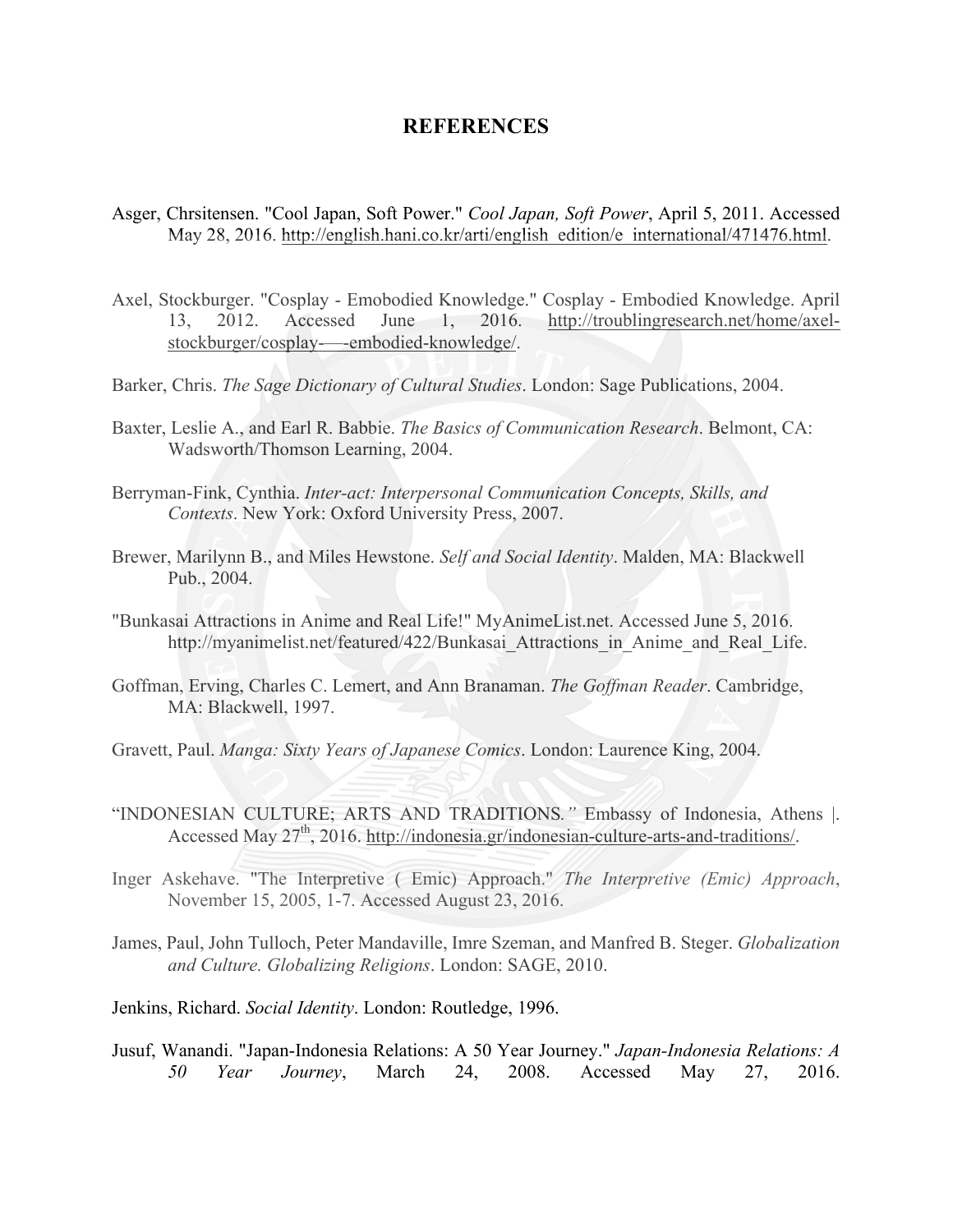http://www.thejakartapost.com/news/2008/03/23/japanindonesia-relations-a-50-yearjourney.html.

- Kazuaki, Nagata. "'Anime' Makes Japan Superpower." *'Anime' Makes Japan Superpower*, September 7, 2010. Accessed May 28, 2016. http://www.japantimes.co.jp/news/2010/09/07/reference/anime-makes-japansuperpower/#.VyHD2GNYl-U.
- *Kedutaan Besar Jepang Di Indonesia.* 在インドネシア日本国大使館." About Us. Accessed May 28, 2016. http://www.id.emb-japan.go.jp/about\_id.html.
- Keyton, Joann. *Communication Research: Asking Questions, Finding Answers*. Third ed. New York, America: McGraw-Hill, 2010.
- Kinsella, Sharon. *Adult Manga: Culture and Power in Contemporary Japanese Society*.
- Linda, Sieg. "Japan Finds Films by Early Anime Piooners." *Japan Finds Films by Early Anime Pioneers*, March 27, 2008. Accessed June 1, 2016. http://www.reuters.com/article/usjapan-anime-pioneers-idUST23069120080327.
- Lisa, March. "Japan And The Cosplay Phenomena Rootnotion." Rootnotion. July 03, 2014. Accessed June 1, 2016. http://rootnotion.co.uk/fantastic-cosplayers/.
- Littlejohn, Stephen W., and Karen A. Foss. *Theories of Human Communication*. Long Grove, IL: Waveland Press, 2011.
- Marceau, Lawrence. "Lawrence E. Marceau. Review of "Manga from the Floating World: Comicbook Culture and the Kibyôshi of Edo Japan" by Adam L. Kern." *Caa.reviews*, 2012. doi:10.3202/caa.reviews.2012.77.

Merriam-Webster. Accessed May 28, 2016. http://www.merriam-webster.com/dictionary/anime.

- Naniek Poerwito, Setijadi. *Perceived Self and Identity Negotiation of the Cosplayers: An Analysis of the Identity Change Processes of the Cosplayer Fans*, 2012. Accessed July 15, 2016. http://www.universitypublications.net/hssr/0102/pdf/FIR317.pdf.
- "Negative Views on Russia on the Rise: Global Poll*."* BBC World Service Poll. Accessed May 28, 2016. http://downloads.bbc.co.uk/mediacentre/country-rating-poll.pdf.
- Nicolle, Lamerichs. "Stronger than Fiction: Fan Identity in Cosplay." *Stronger than Fiction: Fan Identity in Cosplay* 7 (2011). Accessed May 28, 2016. http://journal.transformativeworks.org/index.php/twc/article/view/246/230.